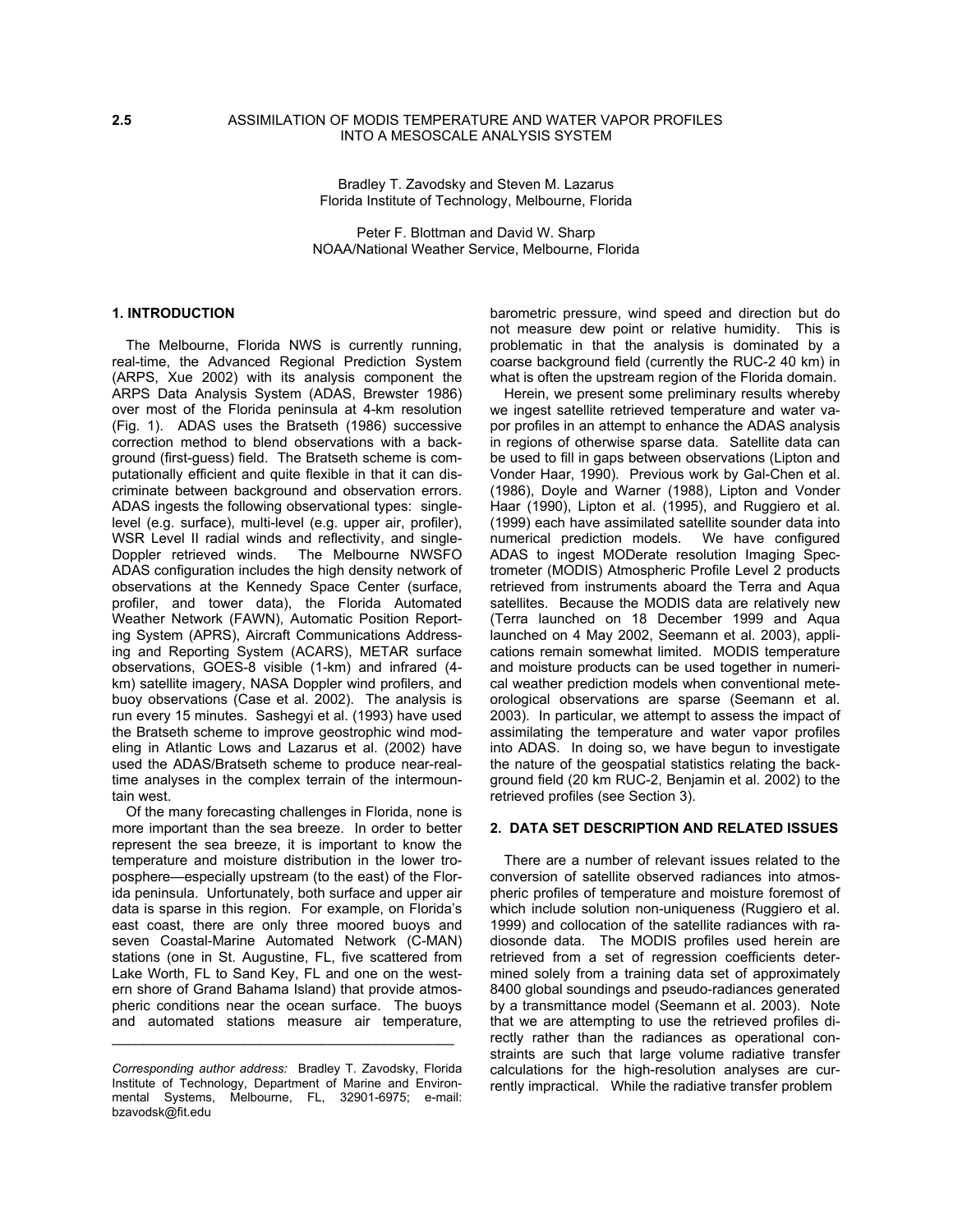

Figure 1: NWS Melbourne Florida ADAS domain. A '+' indicates the location of a MODIS Aqua sounding for the 18 UTC overpass 3 July 2003.

is both non-unique and underdetermined (fewer radiances than model levels) and the error covariance of temperature and vapor profiles can be difficult to determine (Kalnay 2003), herein we attempt to better understand their behavior over a limited domain. The advantage of using the retrieved data from a purely statistical algorithm is that it does not use a background field as a first guess—mitigating the impact of inconsistencies generated as a result of blending the retrieved profiles with a different background field in ADAS. Although the coefficients are global, the training data are subdivided into 7 brightness temperature zones based on the 11 micron BT calculated from each, and the retrievals use only the subset of the training data corresponding to the same BT as seen by MODIS band 31 (Seemann, personal communication). The only required ancillary data is NCEP-GDAS surface pressure (input to the regression).

 Comparisons between the MODIS profiles and radiosonde data for temperature and water vapor by Seemann et al. (2003) indicate that the retrieved MODIS profiles capture the vertical structure of the atmosphere very well. We have begun to evaluate the MODIS temperature and vapor profiles by comparing them with proximity soundings within the ADAS domain (Fig. 2) for a trial date—3 July 2003. We are also examining the impact of the retrieved profiles on the first-guess field (i.e. RUC-2 20 km) as well as the practicality of ingesting a subset of these profiles into the real-time ADAS analyses.

 The current overpass time for the MODIS temperature and water vapor profile data over the ADAS domain is approximately 1800 UTC for the Aqua platform and 0300 UTC for the Terra platform. Each retrieved sounding maps temperature and water vapor to 20 pressure levels ranging from 1000 hPa to 100 hPa. The number of available profiles (within the ADAS domain) varies, depending on clouds or other obstructions in the path of the satellite beam. In a cursory examination of a oneweek period, the number of profiles in a given overpass



Figure 2: MODIS Agua mean retrieved a) temperature and b) dew point temperature profiles (with accompanying error bars, 1σ) and 12 UTC proximity soundings within the Florida ADAS domain for 3 July 2003.

ranges from 2000 to approximately 8000. Of course, quantity does not necessarily imply quality, and so we have developed some simple quality control measures in an attempt to screen the data prior to ingestion into the analyses. Here, we use the mean and standard deviation (water vapor and temperature) for each pressure level to flag potentially bad data—eliminating data that are more than two standard deviations from the mean. ADAS also performs quality control on upper air data—eliminating data based on user-prescribed threshold differences from the first-guess field. Two standard deviations appear to be a reasonable compromise between eliminating bad data while still includ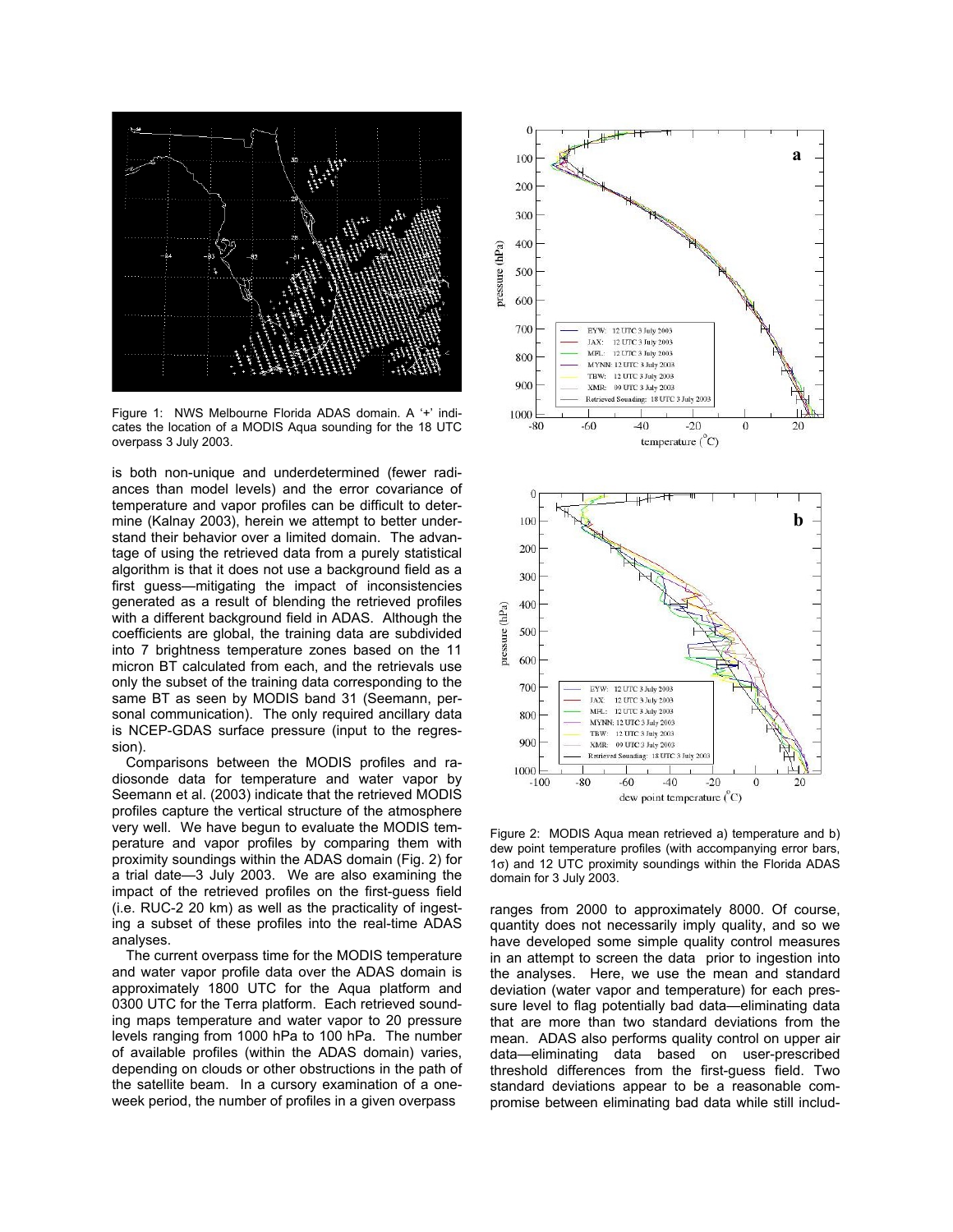ing any natural variability. This removes approximately 5% of the overall observations.

# **3. ADAS DESCRIPTION**

As mentioned previously, the ADAS Bratseth technique is a successive correction scheme that converges to optimum interpolation. Additionally, the Bratseth method differs from conventional successive correction techniques (e.g. Cressman 1959, Barnes 1964) in that it allows for the specification of the error covariance of the background and observations. Given sufficient iterations, the analysis converges to an optimal analysis based on some user-specified error variance. The benefit of the Bratseth technique is that it does not require the large matrix inversions of optimum interpolation. The ADAS weights take into account the observation density and the observation-to-background error variance. The spatial correlations are assumed to be Gaussian and isotropic and are given as:

$$
\rho_{ij} = \exp\left(-\left|r_{ij}\right|^2 / R^2\right) \exp\left(-\left|\Delta z_{ij}\right|^2 / R_z^2\right) \tag{1}
$$

where r<sub>ij</sub> and ∆z<sub>ij</sub> are the horizontal and vertical distances between the observations respectively (the grid point-to-observation correlations are specified similarly, Lazarus et al. 2002), and R and  $R_z$  are user specified horizontal and vertical scaling factors (Bratseth 1986). The specification of these scale factors is important. In part, they determine the degree of analysis structure that is drawn for in the presence of observations. ADAS allows the scale factors to vary from iteration to iteration and, in practice, both R and  $R_z$  are reduced to allow greater detail for successive passes. The NWS Melbourne office currently uses a single pass for each ingested data set, albeit non-optimal, it allows for the flexibility of using different scale factors for the same variable observed from different sources (ADAS does allow for different scale factors for different variables however).

 Here, we focus on determining the appropriate choice for the horizontal scale factor as the characteristically smooth vertical profiles of water vapor and temperature essentially limits any applications concerning the vertical scale factor.

### **4. MODIS DATA EVALUATION**

 In an effort to determine an appropriate horizontal scale factor we have begun to examine the variance (sum of the squares) of the 'increments' (innovations) as a function of observation separation for all observation (profile) pairs (for a given pressure level). The total number of unique observation pairs is given by *n(n-1)/2* where n is the total number of observations. Thus, for example, 5000 profiles yields more than 10 $^7$  observation pairs at varying separations. The initial (i.e. first pass) ADAS increments are simply the difference between the background field (20 km RUC-2) interpolated to



Figure 3: Averaged squared increments [i.e. observation (MODIS) minus background (20-km RUC)] for all observation pairs and pressure levels for 18 UTC Aqua overpass 3 July 2003 a) temperature, b) water vapor.

observation locations and the observations themselves. We then calculate the average variance for a given distance bin (here we use a bin width of 10 km) from 0 to 400 km (Fig. 3a and 3b). In the absence of both background and observation error, the variance should approach zero; however, this is never the case. Instead, we use this information to gain insight into the error structure inherent in the background and observations (e.g., Sen 1997). In particular, we can see that for the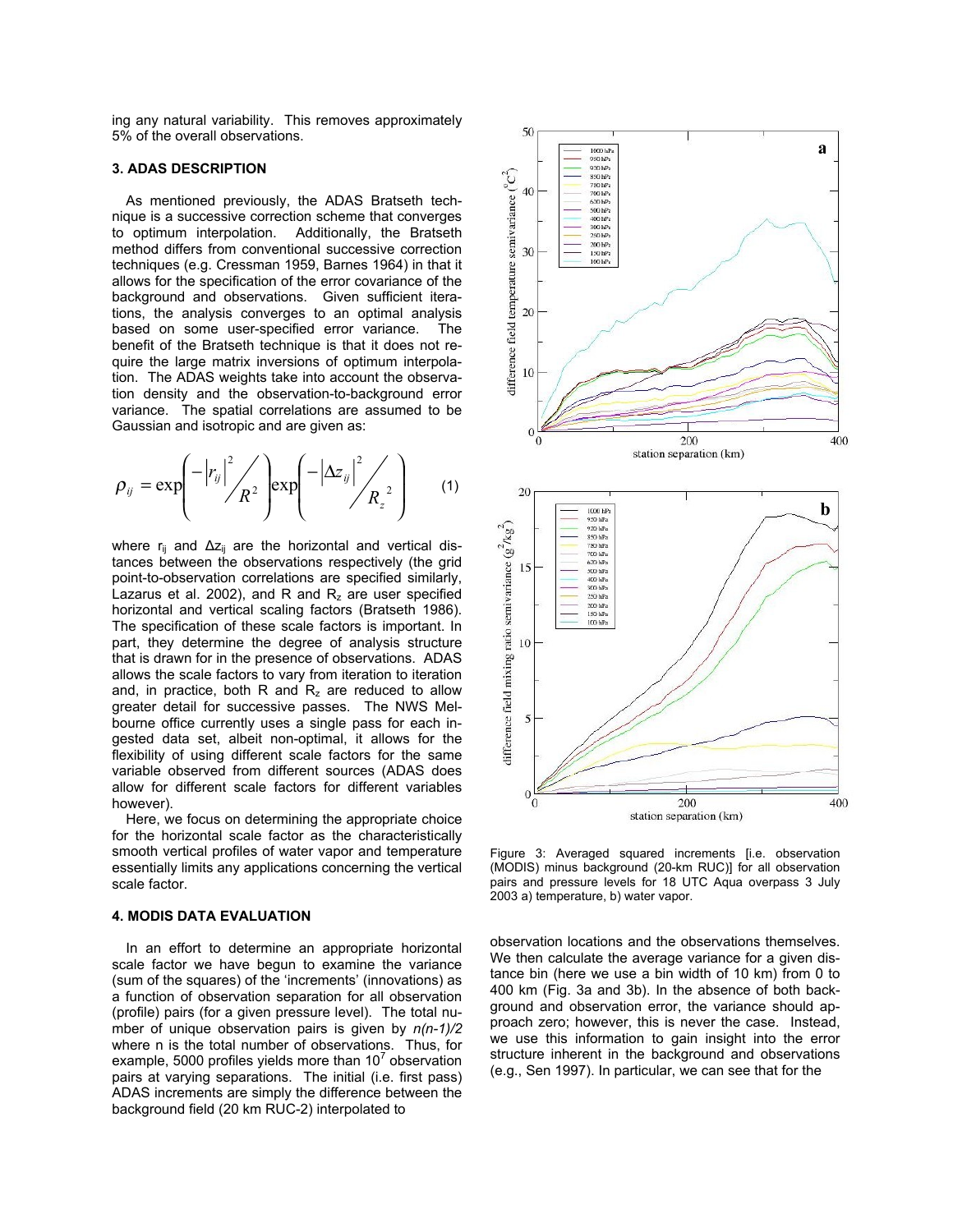

Figure 4: 850 hPa temperature ( $^{\circ}$ C) for a) background (20 km RUC-2 interpolated to the 4-km ADAS grid) and b) ADAS analysis with MODIS data ingest for 18 UTC 3 July 2003.

trial date, the decorrelation length scale is somewhat ambiguous for both the temperature and vapor profiles as the variance does not necessarily asymptote to a fixed value for each of the pressure levels and for each variable. Also, the variance generally decreases with height except for the 100-hPa level where the impact of the differences between the background and MODIS tropopause levels is significant (see Fig. 2). We are currently examining the MODIS data stream and 20-km RUC-2 for an extended period to evaluate the degree to which the statistics from individual days actually reflect the long-term statistics (e.g., are the statistics stationary and without bias).

# **5. ADAS ANALYSIS: 3 JULY 2003**

 We have run ADAS for the 3 July 2003 MODIS Aqua 18 UTC overpass. Here we use all profiles (2164) and a horizontal length scale, R, of 60 km. In the absence of creating super observations or data thinning, the onepass analysis is currently too slow for operational purposes. However, this approach establishes a benchmark for evaluating against other analysis configurations (e.g. a reduction/thinning of the number profiles). The





 $(^{\circ}C)$  for a) background and b) ADAS analysis with MODIS data ingest.

outputs at 850 hPa for temperature and at 700 hPa for moisture are shown in Figures 4 and 5 respectively. The MODIS swath for this date is mainly concentrated across the southern portion of the ADAS domain (Fig. 1). Comparing the mean MODIS sounding with proximity soundings (12 UTC) in the ADAS domain (Fig. 2) indicate that the Aqua lower-tropospheric water vapor is significantly less than the background field for the trial date while the proximity temperature differences tend to be within the error bars (i.e.,1 $\sigma$ ) of the MODIS data. The profiles (Fig. 2) suggest that the adjustments in the background field should be most significant for the water vapor. This is supported by Figures 4 and 5, which indicate an approximate drying of  $4-6^{\circ}$ C and a slight cooling (on the order of  $0.5^{\circ}C$ ) across Southern Florida. In the absence of MODIS data (e.g. the western portion of the ADAS domain), the analysis closely resembles the background field. At this point, we are unsure as to whether or not the differences between the 20 km RUC water vapor and the retrieved Aqua profile are real or the result/combination of a model or observational bias (a question we anticipate answering as we examine longer-term statistics). However, it is possible that the cooling may be an artifact of the way the profiles are